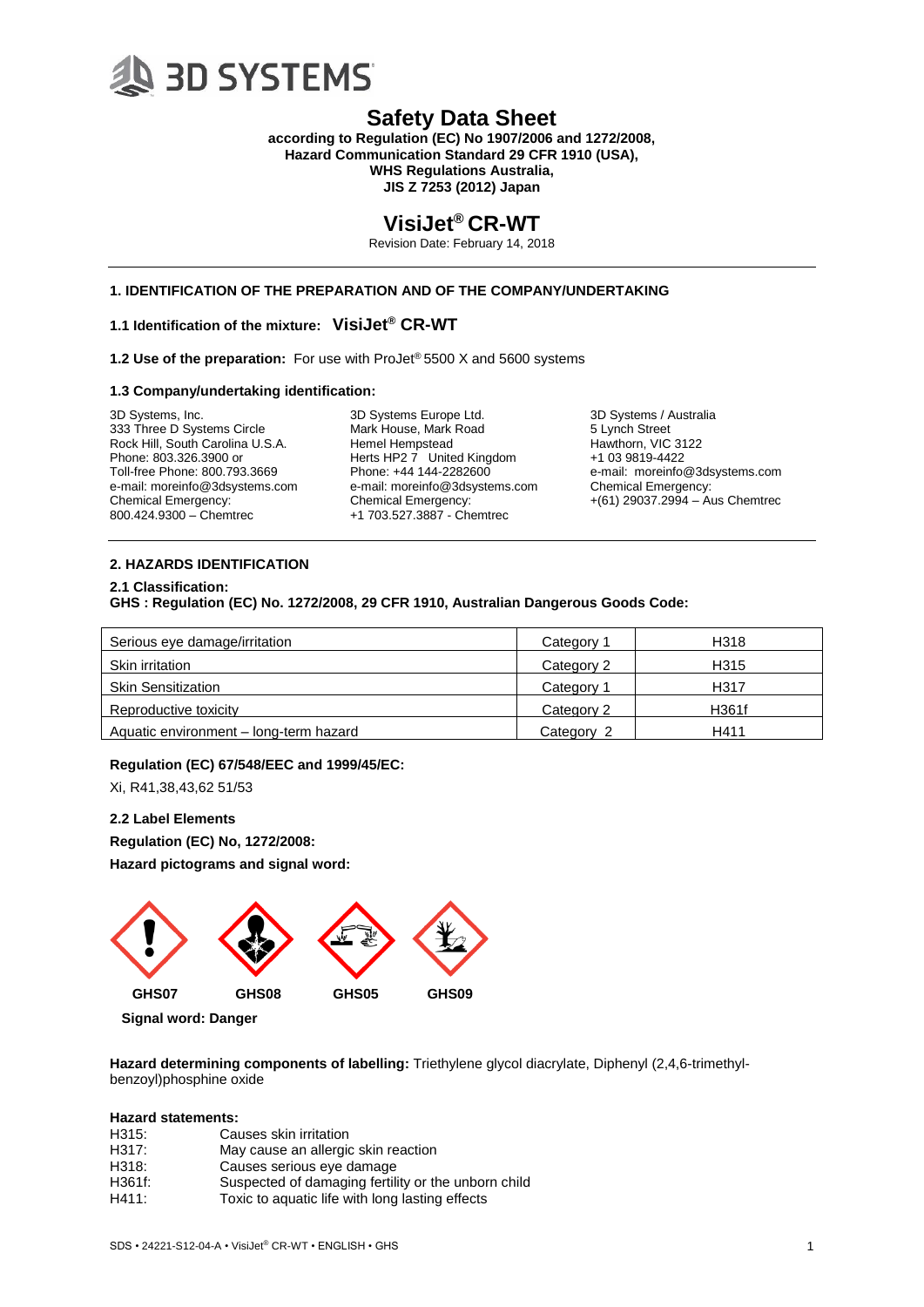

**according to Regulation (EC) No 1907/2006 and 1272/2008, Hazard Communication Standard 29 CFR 1910 (USA), WHS Regulations Australia,**

**JIS Z 7253 (2012) Japan**

## **VisiJet® CR-WT**

Revision Date: February 14, 2018

#### **Precautionary statements:**

| P261:         | Avoid breathing gas/mist/vapours/spray                                                                                            |                                                   |  |
|---------------|-----------------------------------------------------------------------------------------------------------------------------------|---------------------------------------------------|--|
| P264:         | Wash skin thoroughly after handling                                                                                               |                                                   |  |
| P280:         | Wear protective gloves, protective clothing, eye protection                                                                       |                                                   |  |
| P302+350:     | If on skin, wash with soap and water                                                                                              |                                                   |  |
| P305+351+338: | If in eyes, rinse cautiously with water for several minutes. Remove contact lenses if<br>present and easy to do. Continue rinsing |                                                   |  |
| P333+P313:    | If skin irritation or rush occurs: Get medical advice/attention                                                                   |                                                   |  |
| P362:         | Take off contaminated clothing and wash before reuse                                                                              |                                                   |  |
| P410+403:     | Protect from sunlight. Store in a well-ventilated place                                                                           |                                                   |  |
| P501:         | Dispose of contents/container in accordance with local/regional regulations                                                       |                                                   |  |
|               |                                                                                                                                   | Hazardous Materials Identification System (HMIS): |  |
|               | NFPA Ratings                                                                                                                      | (Degree of hazard: $0 = low$ , $4 = extreme$ );   |  |



## $0 =$  Minimal  $1 =$  Slight  $2 =$ Moderate 3 = Serious  $4 =$  Severe

| (Degree of nazaru: v = low, 4 = e. |   |  |
|------------------------------------|---|--|
| Health                             | 2 |  |
| Flammability                       | 1 |  |
| <b>Physical Hazards</b>            | 1 |  |

## **Personal Protection:**

Skin, eye protection

## **3. COMPOSITION/INFORMATION ON INGREDIENTS**

## **3.1 Chemical characterization:**

**Description:** Organic mixture

## **3.2 Dangerous components:**

|                                                       |               |              |               | <b>Classification</b>                                                                                                                 |                                      |
|-------------------------------------------------------|---------------|--------------|---------------|---------------------------------------------------------------------------------------------------------------------------------------|--------------------------------------|
| <b>Chemical name</b>                                  | <b>CAS-No</b> | <b>EC-No</b> | $\frac{9}{6}$ | <b>Regulation (EC)</b><br>1272/2008                                                                                                   | Regulation 67/548/EEC,<br>1999/45/EC |
| Triethylene glycol<br>diacrylate                      | 1680-21-3     | 216-853-9    | 20-30         | Acut. Tox. 4, H302<br>Acute Tox.4, H312<br>Skin Irrit. 2, H315<br>Skin Sens. 1, H317<br>Eye Dam.1, H318                               | Xn.<br>R21,22,38,41,43               |
| Isobornyl acrylate                                    | 5888-33-5     | 227-561-6    | $15 - 25$     | Eye Irrit. 2, H319<br><b>Skin Sens. 1. H317</b><br>Skin Irrit.2, H 315<br>STOT SE 3, H335<br>Agu. Acute 1, H400<br>Agu. Chron.2, H411 | Xi, N<br>R36/37/38, 51/53            |
| Tricyclodecane dimethanol<br>diacrylate               | 42594-17-2    | 255-901-3    | $15 - 25$     | Skin Sens. 1, H317<br>Aqu. Chronic 2, H411                                                                                            | Xi, N<br>R43, 51/53                  |
| 2-[[(Butylamino)<br>carbonylloxylethyl acrylate       | 63225-53-6    | 264-036-0    | $10 - 20$     | Skin Irrit. 2, H315<br>Eye Irrit. 2, H319<br>STOT SE 3, H335                                                                          | Xi, R36/37/38                        |
| Diphenyl (2,4,6-trimethyl-<br>benzoyl)phosphine oxide | 75980-60-8    | 278-355-8    | $0.2 - 1$     | Skin Sens. 1, H317<br>Repr.2, H361 f<br>Agu. Chronic 2, H411                                                                          | Xi, N,<br>R62, 43, 51/53             |

## **4. FIRST AID MEASURES**

**4.1 General Information**: Ensure that eyewash stations and safety showers are close to the workstation location.

**4.2 In case of inhalation:** May cause respiratory irritation. Move affected person to fresh air. If respiratory irritation occurs, if breathing becomes diffic00'pult seek medical attention immediately.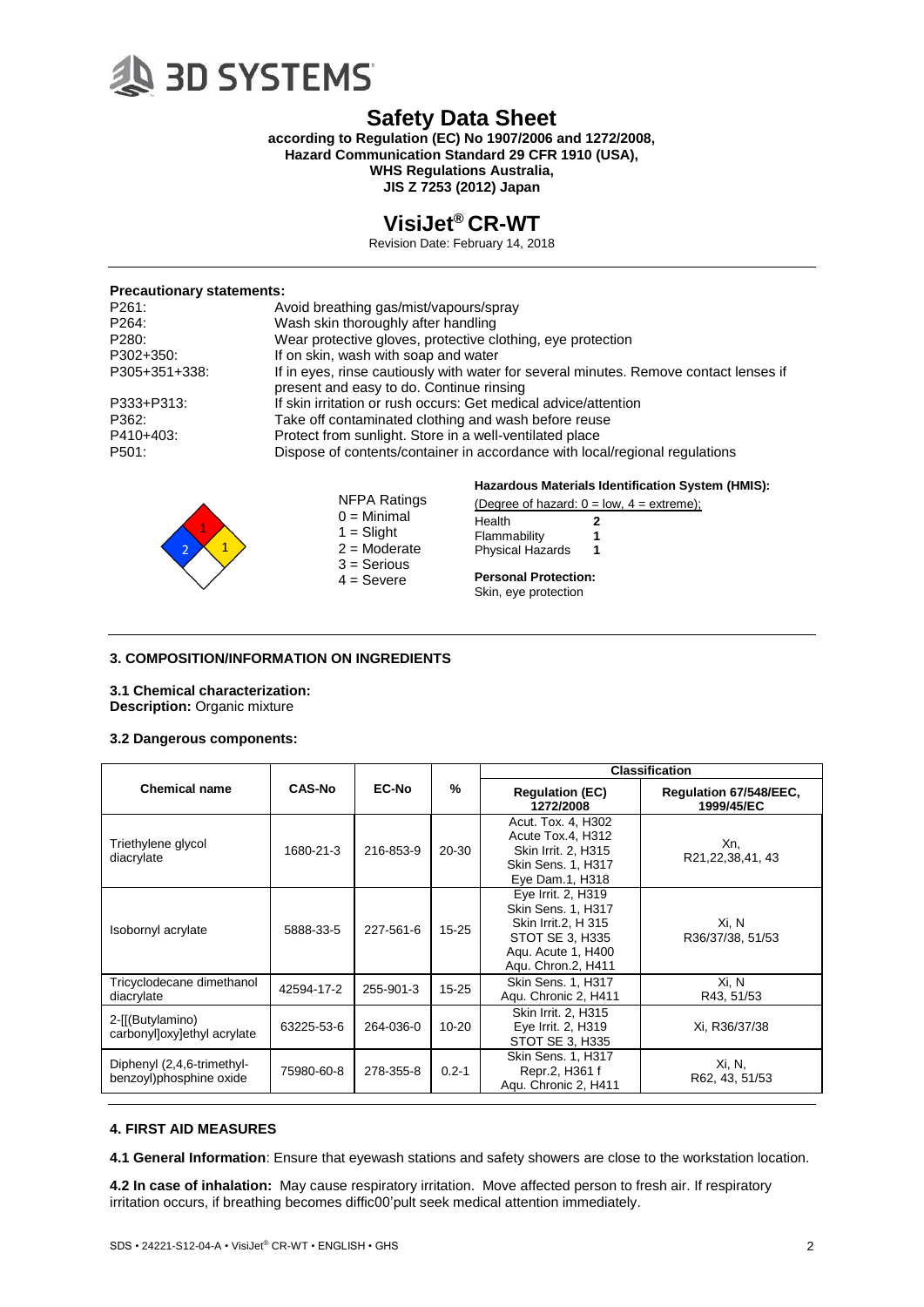

**according to Regulation (EC) No 1907/2006 and 1272/2008, Hazard Communication Standard 29 CFR 1910 (USA), WHS Regulations Australia, JIS Z 7253 (2012) Japan**

## **VisiJet® CR-WT**

Revision Date: February 14, 2018

**4.3 In case of skin contact:** May cause irritation or sensitization by skin contact, including redness and/or swelling. Immediately flush skin with plenty of soap and water. Remove contaminated clothing and shoes. Get medical attention if symptoms occur. Wash clothing before reuse.

**4.4 In case of eye contact:** Irritating to eyes. Causes redness, swelling and pain. Immediately flush eyes with plenty of water for at least 15 minutes. Get medical attention if symptoms persist.

**4.5 In case of ingestion**: Irritating to mouth, throat and stomach. If ingested, drink plenty of water and seek immediate medical attention. Do not induce vomiting.

**4.6 Self-protection of the first aider:** Put on appropriate protective equipment (see section 8). Move exposed person to fresh air. Remove contaminated clothing and shoes.

## **5. FIRE-FIGHTING MEASURES**

**5.1 Suitable extinguishing media:** Water mist, dry chemical, carbon dioxide, or appropriate foam.

**5.2 Extinguishing media which must not be used for safety reasons**: High volume water jet.

**5.3 Special exposure hazards arising from the substance or preparation itself, combustion products, resulting gases:** Thermal decomposition products can include CO<sub>2</sub>, CO, NO<sub>x</sub> and smoke.

**5.4 Special protective equipment for fire-fighters:** Wear full protective clothing, including helmet, selfcontained positive-pressure or pressure demand breathing apparatus, protective clothing and facemask.

**5.5 Additional information:** Move container from area if it can be done without risk. Cool containers with water spray. Avoid inhalation of material or combustion by-products.

## **6. ACCIDENTAL RELEASE MEASURES**

**6.1 Personal precautions:** Keep unnecessary personnel away. Wear appropriate protective equipment and clothing. Consult expert immediately.

**6.2 Environmental precautions:** Stop the flow of material, if this is without risk. Ventilate contaminated area. Eliminate sources of ignition. In case of contamination of aquatic environment inform local authorities.

**6.3 Methods for cleaning up:** Wear appropriate protective equipment and clothing. Absorb spillage with suitable absorbent materials. Place all waste in an appropriate container for disposal. The material and its container must be disposed of as hazardous waste. Keep away from sources of ignition.

## **7. HANDLING AND STORAGE**

**7.1 Handling** Provide adequate ventilation. Use suitable protective equipment. Avoid contact with skin and eyes. Do not breathe vapors or mist. Avoid ignition sources. Do not allow to enter drains or watercourses.

**7.2 Storage:** Store sealed in the original container at room temperature. Keep this material indoors in a cool, dry, well ventilated place. Store out of direct sunlight or UV light sources. Storage Temperature: below 35 °C / 95 °F. Storage class 10, environmentally hazardous liquids.

## **8. EXPOSURE CONTROLS / PERSONAL PROTECTION**

## **8.1 Exposure limit values:**

General Product Information: No occupational exposure limits (PEL/TWA) have been established for this product.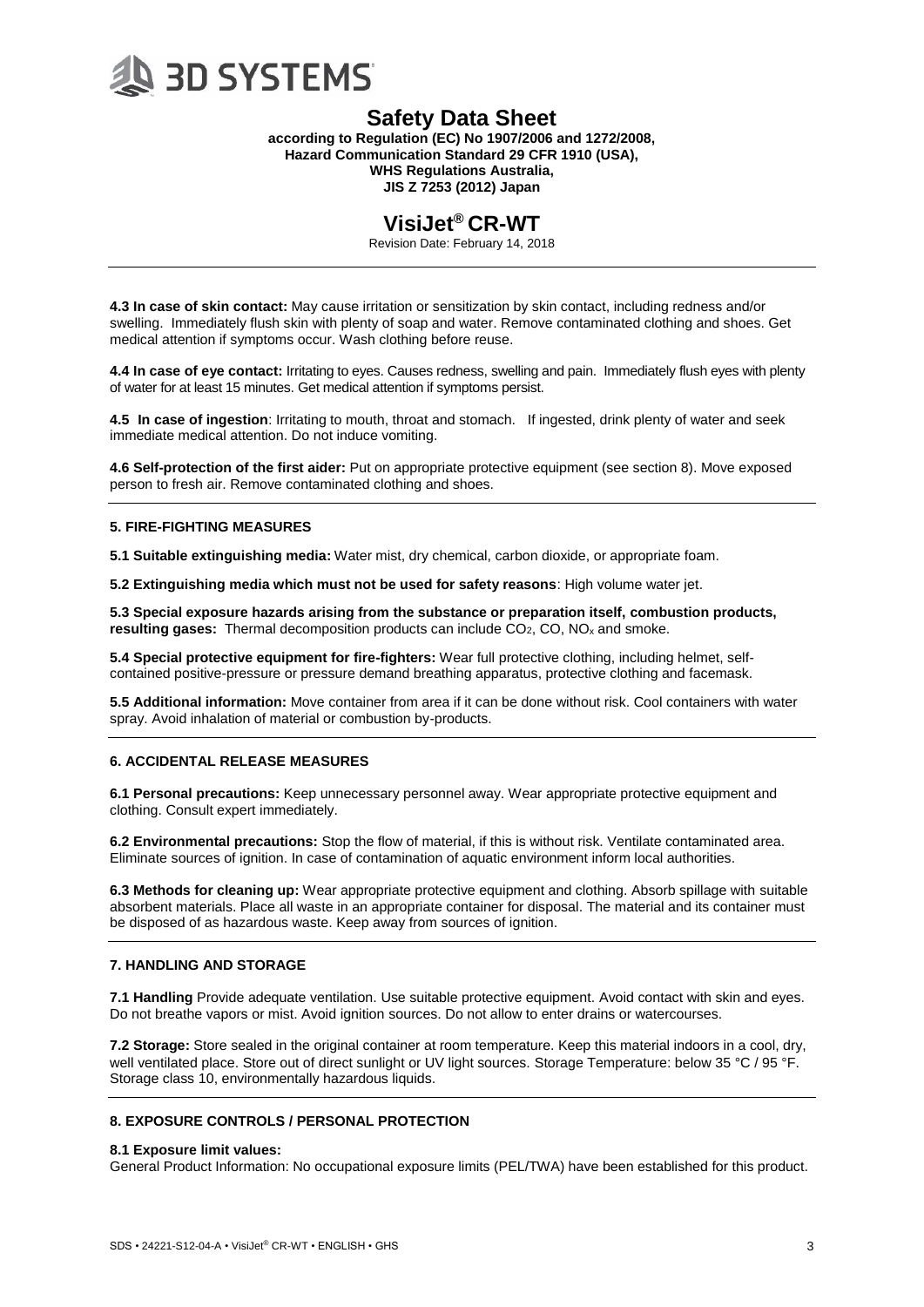

**according to Regulation (EC) No 1907/2006 and 1272/2008, Hazard Communication Standard 29 CFR 1910 (USA), WHS Regulations Australia, JIS Z 7253 (2012) Japan**

## **VisiJet® CR-WT**

Revision Date: February 14, 2018

| Component Analysis:                              |                                                      |
|--------------------------------------------------|------------------------------------------------------|
| Component                                        | Component Manufacturer IEL (Internal Exposure Limit) |
| Diphenyl (2,4,6-trimethylbenzoyl)phosphine oxide | 3.5 ma/m $^3$                                        |
| Triethylene glycol diacrylate                    | 1 mg/m $3$<br>can be absorbed through the skin       |

#### **8.2 Exposure controls**

**Technical measures to prevent exposure:** Use local exhaust ventilation. **Instructual measures to prevent exposure:** When using, do not eat, drink or smoke. Wash hands after handling and before eating, smoking and using the lavatory and at the end of the day.

#### **Personal protection equipment:**

**Respiratory protection:** If ventilation cannot effectively keep vapor concentrations below established limits, appropriate certified respiratory protection must be provided (e.g. 3M 6000 with organic vapor cartridge A2 or half mask 3M 4251).

**Hand protection:** Use impervious nitrile gloves. **Eye protection:** Wear safety glasses or chemical goggles. **Body protection:** Use apron and closed shoes.

## **9. PHYSICAL AND CHEMICAL PROPERTIES**

**9.1 Appearance:**

**Physical state:** liquid **Colour**: White **Odour:** Mild

## **9.2 Important health, safety and environmental information**

| pH (20 °C):                     | ΝA                 |
|---------------------------------|--------------------|
| Melting point/range (°C):       | ΝA                 |
| Boiling point/range (°C):       | NA                 |
| Flash point (°C):               | 147°C (COC)        |
| lgnition temperature (°C):      | ΝA                 |
| Vapour pressure (°C):           | NA                 |
| Density (g/cm3):                | 1.1                |
| Bulk density (kg/m3):           | NA                 |
| Water solubility (20°C in g/l): | insoluble          |
| <b>Partition coefficient:</b>   | <b>NA</b>          |
| n-Octanol/Water (log Po/w):     | NA                 |
| Viscosity, dynamic (mPa s):     | 13 $(80^{\circ}C)$ |
| Dust explosion hazard:          | ΝA                 |
| <b>Explosion limits:</b>        | ΝA                 |

## **10. STABILITY AND REACTIVITY**

**10.1 Conditions to avoid:** Avoid exposure to heat and light. Take necessary actions to avoid static electricity discharge.

**10.2 Materials to avoid:** Oxidizing materials, strong acids and strong bases

**10.3 Hazardous decomposition products:** Carbon dioxide, carbon monoxide and other toxic fumes can be released at high temperatures or upon burning.

## **11. TOXICOLOGICAL INFORMATION**

#### **11.1 Toxicokinetics, metabolism and distribution:** NA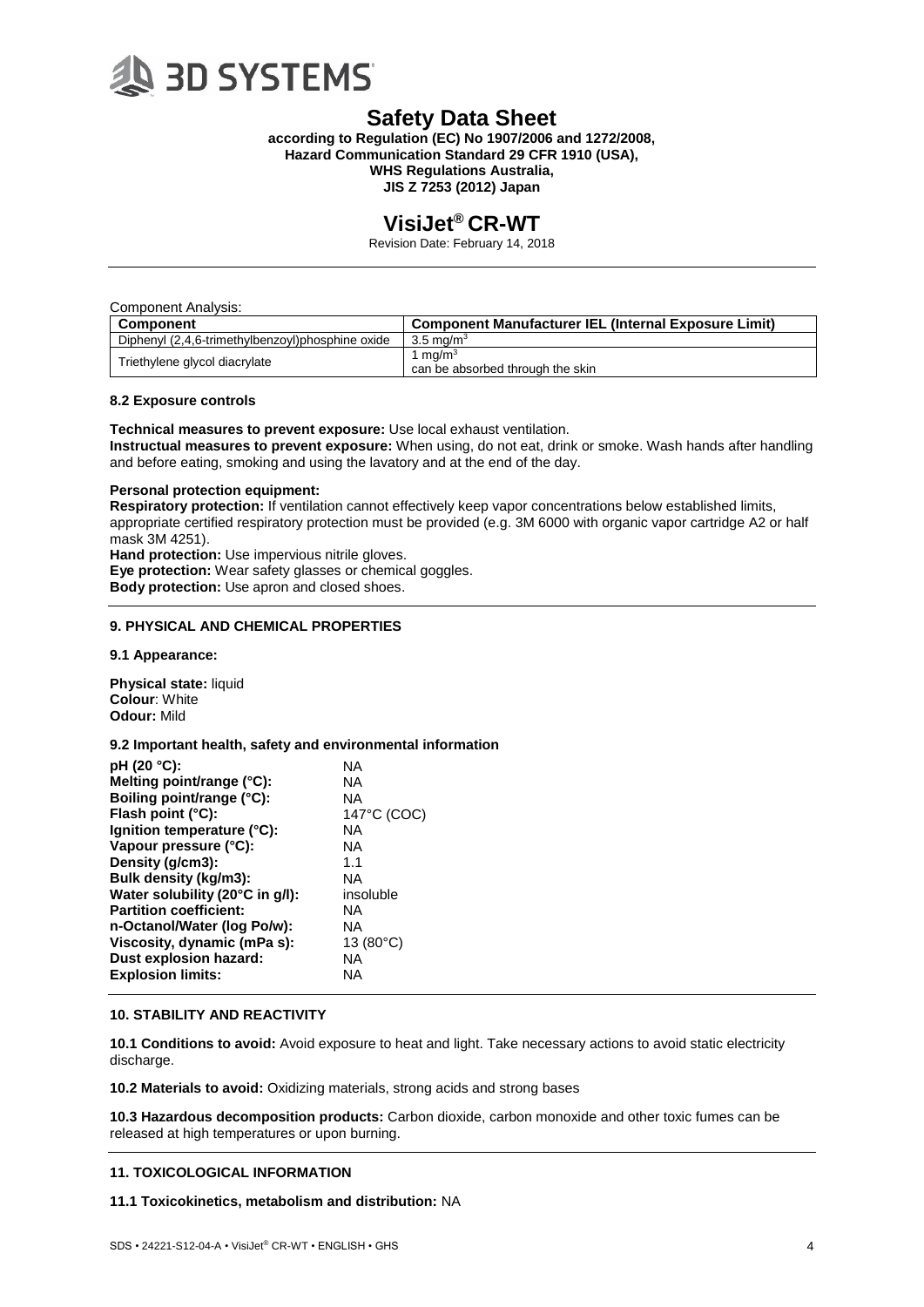

**according to Regulation (EC) No 1907/2006 and 1272/2008, Hazard Communication Standard 29 CFR 1910 (USA), WHS Regulations Australia, JIS Z 7253 (2012) Japan**

## **VisiJet® CR-WT**

Revision Date: February 14, 2018

## **11.2 Acute effects (toxicity tests)**

| Component                                            | LD <sub>50</sub> Oral | <b>LD<sub>50</sub></b> Dermal | <b>LC50 (Inhalation)</b>                |
|------------------------------------------------------|-----------------------|-------------------------------|-----------------------------------------|
| Isobornyl acrylate                                   | 4890 mg/kg (rat)      | 5g/kg (rabbit)                |                                         |
| Triethylene glycol diacrylate                        | 996 mg/kg             | 1900 mg/kg                    | LC <sub>0</sub> 6h<br>$0.75$ mg/l (Rat) |
| Tricyclodecane dimethanol diacrylate                 | >5000 mg/kg           | >5000 mg/kg                   | $4h > 40$ mg/l                          |
| Diphenyl (2,4,6-trimethylbenzoyl) phosphine<br>oxide | >5000 mg/kg           | >2000 mg/kg                   |                                         |

**Irritation to respiratory tract:** irritating **Skin irritation**: irritating **Eye irritation:** irritating **Sensitisation:** Causes sensitisation

#### **11.3 Experiences made in practice**

Once sensitized, a severe allergic reaction may occur when subsequently exposed to very low levels.

#### **11.4 General remarks:**

Carcinogenicity: None of this product's components are listed by ACGIH, IARC, OSHA, NIOSH, or NTP.

## **12. Ecological information**

**12.1 Ecotoxicity:** The aquatic toxicity of the product is unknown; however based on components, it is predicted that this material may be harmful to aquatic organisms or cause long-term adverse effects in the aquatic environment. Prevent contamination of soil, drains and surface waters.

| <b>Component</b>                                  | Data                                      |  |
|---------------------------------------------------|-------------------------------------------|--|
| Isobornyl acrylate                                | EC50 (48)- h 1 mg/l                       |  |
|                                                   | 72 h ErC50 - 1.98 mg/l                    |  |
| Tricyclodecane dimethanol diacrylate              | EC50 (48h)- 2.4 mg/l (daphnia magna)      |  |
|                                                   | EC50 (72h)- 1.6 mg/l (green algae)        |  |
|                                                   | EC50-120 mg/l (invertebrates)             |  |
| Triethylene glycol diacrylate                     | $EC50-12$ mg/l (algae)                    |  |
| Diphenyl (2,4,6-trimethylbenzoyl) phosphine oxide | $EC50 - 3.53$ mg/l (daphnia)              |  |
|                                                   | LC50 (48h) $-6.53$ mg/l (oryzias latipes) |  |

**12.2 Mobility:** No information available for product.

**12.3 Persistence and degradability:** No information available for product.

**12.4 Results of PBT assessment:** No information available for product

**12.5 Other adverse effects:** No information available for product

## **13. DISPOSAL CONSIDERATIONS**

**13.1 Appropriate disposal / Product:** Do not contaminate drains, soil or surface waters with this material or its container. Reduce waste by attempting to utilize product completely. Dispose of this container and its contents in accordance with all local, state, and federal regulations. Do not reuse or refill.

**13.2 Waste codes / waste designations according to EWC / AVV:** 070208

**13.3 Appropriate packaging:** NA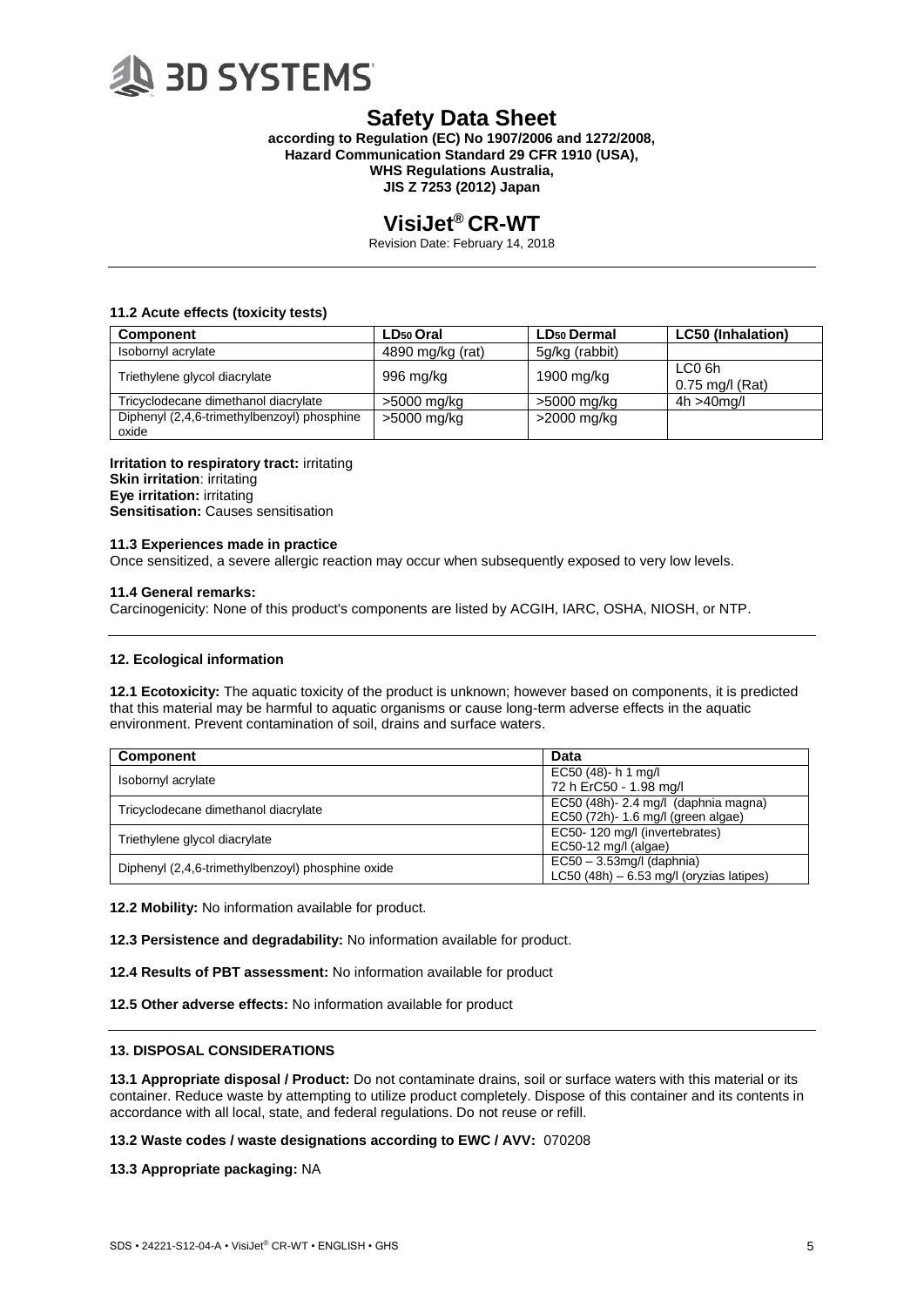

**according to Regulation (EC) No 1907/2006 and 1272/2008, Hazard Communication Standard 29 CFR 1910 (USA), WHS Regulations Australia, JIS Z 7253 (2012) Japan**

## **VisiJet® CR-WT**

Revision Date: February 14, 2018

**13.4 Additional information:** Prior to disposal 3D Systems recommends consulting an approved waste disposal firm to ensure regulatory compliance.

## **14. TRANSPORT INFORMATION**

## **14.1 Land transport (ADR/RID/GGVSE):**

Official transport designation: Environmentally hazardous substance, liquid N.O.S. UN-No.: 3082 Class: 9 Classification Code: M6 Packing group: III Hazard label: 9 Risk No: 90 Tunnel restriction code: - Marine polluant : yes Contains: Acrylates

## **14.2 Sea transport (IMDG-Code/GGVSee):**

Official transport designation: Environmentally hazardous substance, liquid N.O.S. UN-No.: 3082 Class: 9 Packing group: III Hazard label: 9 Marine polluant : yes Contains. Acrylates

## **14.3 Air transport (ICAO-IATA/DGR):**

Official transport designation: Environmentally hazardous substance, liquid N.O.S. UN-No.: 3082 Class: 9 Packing group: III Hazard label: 9 Contains. Acrylates

## **15. REGULATORY INFORMATION**

#### **15.1 EU regulations**

EINEC/ELINCS/NLP: All materials are listed REACH Annex XVII: None listed

#### **15.2 National EU regulations**

Wassergefährdungsklasse (water hazard class, Germany): WGK 2: Hazard to waters

#### **15.3 US FEDERAL**

TSCA: All materials are listed on the TSCA Inventory or are not subject to TSCA requirements SARA 302 EHS List (40 CFR 355 Appendix A): None listed SARA 313 (40 CFR 372.65): None listed CERCLA (40 CFR 302.4): None listed

## **15.4 Australian regulations**

SUSDP, Industrial Chemicals Act 1989: Australian Inventory of Chemical Substances, AICS: Listed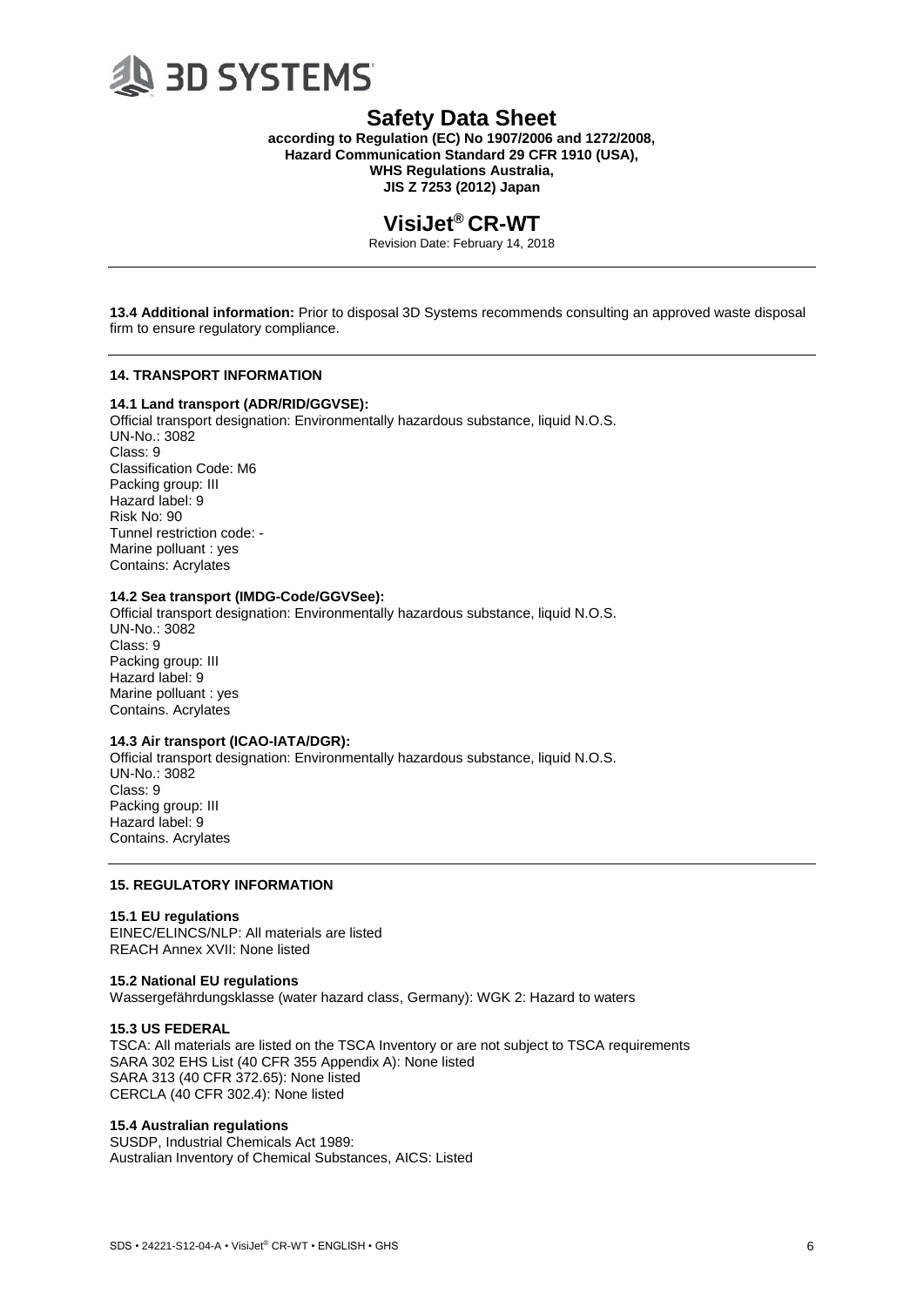

**according to Regulation (EC) No 1907/2006 and 1272/2008, Hazard Communication Standard 29 CFR 1910 (USA), WHS Regulations Australia, JIS Z 7253 (2012) Japan**

# **VisiJet® CR-WT**

Revision Date: February 14, 2018

### **15.5 Japanese regulations**

| Chemical Risk Information platform (CHRIP):          | Listed                                                 |
|------------------------------------------------------|--------------------------------------------------------|
| Industrial Health and Safety Law                     | not applicable                                         |
| Hazardous material                                   | not applicable                                         |
| Organic solvent poison prevention rule               | not applicable                                         |
| Ordinance on prevention of hazard due to specified   | not applicable                                         |
| chemical substances                                  |                                                        |
| Lead Poisoning Prevention Rule                       | not applicable                                         |
| Poison and Deleterious Substance Control law         | not applicable                                         |
| <b>PRTR and Promotion of Chemical Management law</b> | No listed components                                   |
| (PRTR Law)                                           |                                                        |
| <b>Fire Services Act</b>                             | Category 4, Class 3, oil                               |
| <b>Explosives Law</b>                                | not applicable                                         |
| High pressure gas safety law                         | not applicable                                         |
| <b>Export Trade Control Order</b>                    | not applicable                                         |
| Waste Disposal and Public Cleaning Law               | applicable. Before disposal, consult an approved waste |
|                                                      | disposal operative to ensure regulatory compliance.    |
|                                                      |                                                        |

## **16. OTHER INFORMATION**

#### **16.1 Relevant Hazard Statements (number and full text) referred to in sections 2 and 3 (according to (EC) No. 1272/2008):**

Acut. Tox. 4, H302- Acute Toxicity, oral, category 4, H 302: Harmful if swallowed Acute Tox.4, H312- Acute Toxicity, dermal, category 4, H312: Harmful in contact with skin Skin irrit. 2, H 315- Skin irritation, category 2, H315: Causes skin irritation Skin sens. 1, H 317- Skin sensitization, category 1, H317: May cause an allergic skin reaction Eye Dam.1, H318- Eye Damage, category 1, H318: Causes serious eye damage Eye Irrit. 2, H319 - Eye irritation, category 2, H319: Causes serious eye irritation STOT SE 3, H335- Specific target organ toxicity, category 3, H 335: May cause respiratory irritation Repr.2, H361f: Reproductive toxicity, category 2, H 361f: Suspected of damaging fertility Aqu. Acute 1, H400- Aquatic environment- acute hazard, category 1, H400: Very toxic to aquatic life Aqu.Chron. 2, H411: Aquatic environment – long-term hazard, category 2, H411: Toxic to aquatic life with long lasting effects

## **Relevant R-Phrases (number and full text) referred to in sections 2 and 3:**

- R21: Harmful in contact with skin
- R22: Harmful if swallowed

R36/37/38- Irritating to eyes, respiratory system and skin

- R38: Irritating to skin
- R41: Risk of serious damage to eyes

R43: May cause sensitization by skin contact

R62: Possible risk of impaired fertility

R51/53- Toxic to aquatic organisms, may cause long-term adverse effects in the aquatic environment

## **16.2 Further information:**

SDS Creation Date:.......October 17, 2013 SDS Revision #: ............-04-A SDS Revision Date:.......February 14, 2018 Reason for Revision: .....Update logo, sections 1, 8, 14

www.3dsystems.com

800.793.3669 (Toll-free in the US GMT-07:00; N. America, Mon – Fri, 6:00 a.m. to 6 p.m.) 803.326.3900 (Outside the U.S. GMT-07:00; N. America, Mon – Fri, 6:00 a.m. to 6 p.m.) +44 144-2282600 (Europe GMT+01:00; Mon – Fri, 08:00 a.m. - 17:00 p.m. MEZ